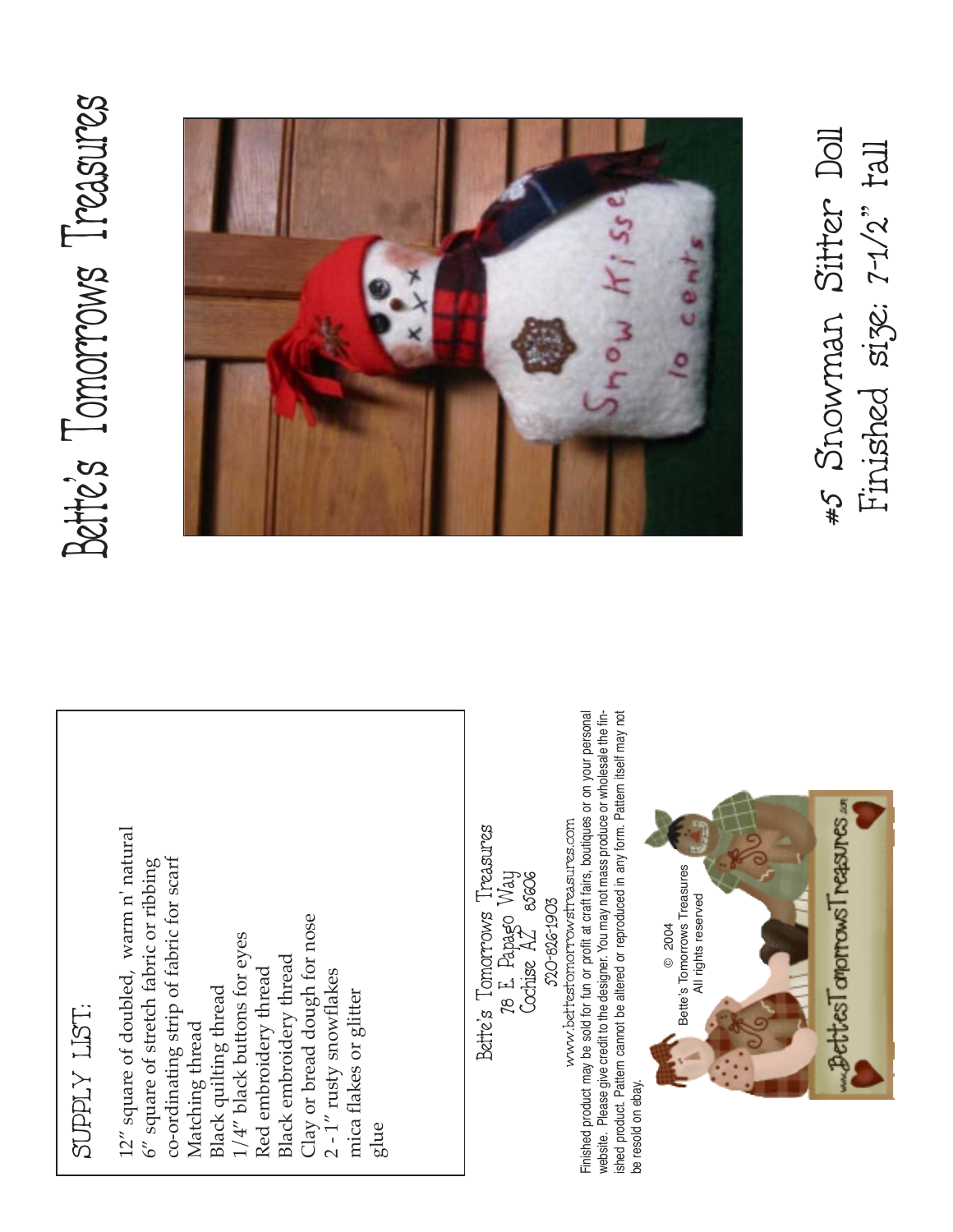Bette's Tomorrows Treasures

#5 Snowman Sitter Doll

Finished size =  $7\frac{1}{2}$ " tall

# DOLL:

Cut snowman pattern out on doubled warm n' natural. Transfer the stitching pattern onto one side of the sitter. Stitch the saying using two strands of embroidery floss. Put the two snowman pieces together, right sides together and stitch with a  $\frac{1}{4}$ " seam, leaving open where indicated on the pattern. With the bottom seam facing you, pull fabric out on each side. A triangle will form in the corner. Align the bottom seam with the side seam. Stitch across the triangle, 1" in from the point.



Repeat on the other side of the bottom. (This boxes the bottom so the doll will stand.) Clip neck curves and turn doll right side out.

Stuff head and shoulder area. Fill a plastic sandwich bag with  $\frac{3}{4}$ cup of either plastic pellets, cat litter, rice or popcorn. Put this in the bottom of the sitter to weight it and finish stuffing the sitter. Stitch the opening closed.

Eyes are 1/4" black buttons. Using black quilting thread and longer sewing needle, tie a knot at the end of doubled length of thread, about 18." Enter from the back of the head, popping the thread into the head, coming out at eye placement. String button onto thread and then when you have the button placed enter the button and then head and come out on the other button position. Add button and stitch back and forth under the head and thru the buttons, several times. Make a knot close to the button and exit the back of the head, popping the knot into the head.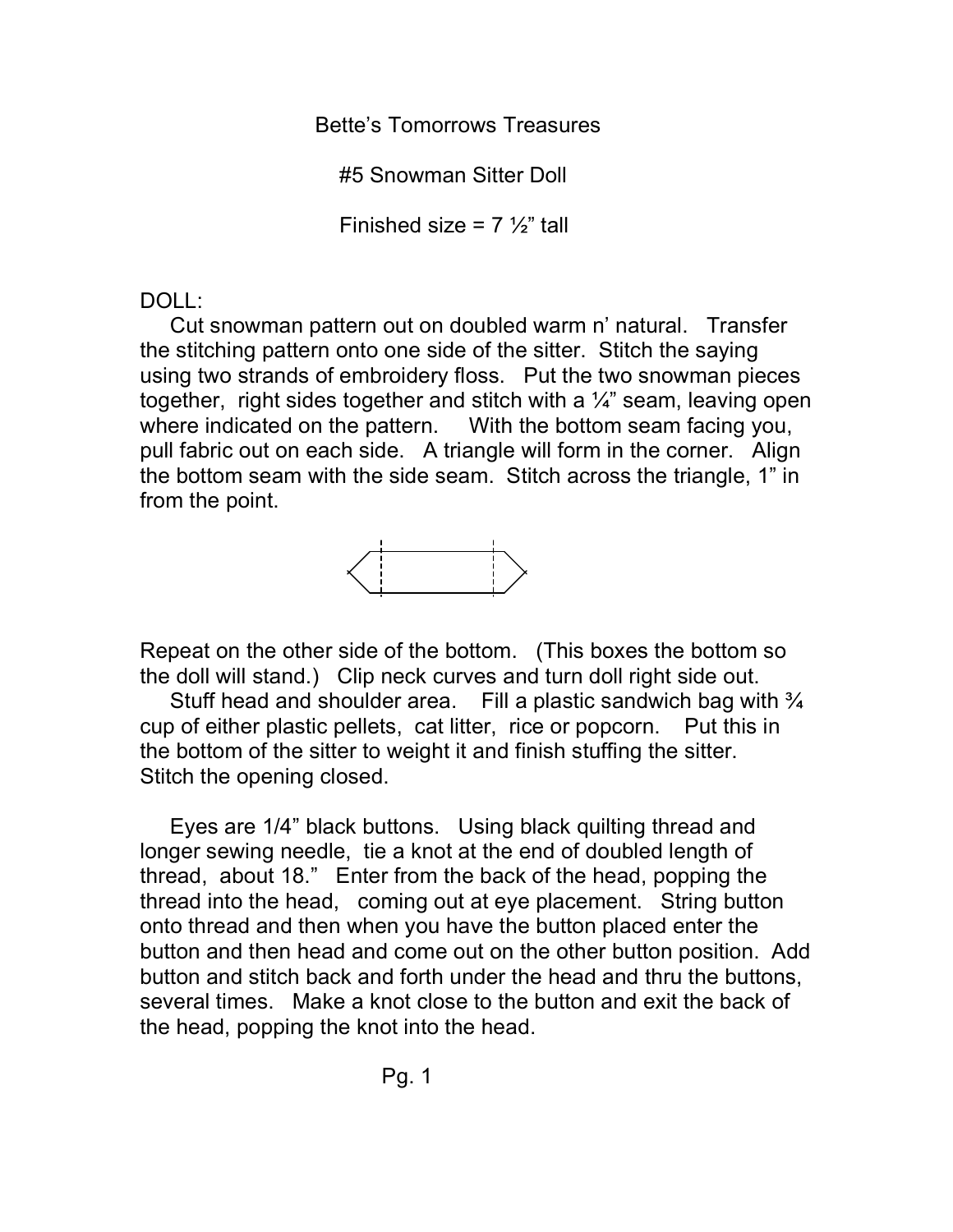Stitch 3 cross-stitches for mouth with black embroidery thread.

Make a carrot shaped nose from clay or bread dough clay (recipe to follow) and let it dry. When it is dry, glue to snowman's face.

### HAT and SCARF:

Cut hat piece, 6" wide x 5" long, from stretch fabric. Fold fabric over and stitch down side in a  $\frac{1}{4}$ " seam, leaving the last 1  $\frac{1}{2}$ " unsewn (this is the top of the hat). Run a gathering stitch around the top edge of the hat 1  $\frac{1}{2}$ " down from the edge. Turn the hat right side out and gather the thread tight on the inside and knot the thread. Make clips in the 1  $\frac{1}{2}$ " for fringe. Turn the bottom of the hat up  $\frac{1}{2}$ ", two times. Tack the brim with thread in a couple of places. Put on his head and glue to the head in a couple of spots.

Cut scarf, 2" wide x 17" long, from a co-ordinating fabric. Tie around the snowman's neck. Clip the ends for fringe.

Glue a couple of rusty snowflakes to the hat and chest. Dot or spray some glue onto the shoulder and scarf and sprinkle with mica flakes or glitter.

## BREAD DOUGH CLAY:

Remove crusts from a slice of bread and break it into little pieces in a disposable plastic cup. Add a tablespoon of tacky white glue and a few drops of orange paint. Mix really good with a popsicle stick or something similar. When it starts to form a ball, gather it up and knead it until it is smooth and elastic and the color is evenly distributed. Store in a plastic sandwich bag so it doesn't dry out. Break off pea sized pieces of dough and shape into a carrot shape about 1/4" to 3/8" long, making sure the end is flat for glueing. Let it air dry to harden and then glue to the doll's head. You can store the leftover clay in the refrigerator for awhile.

Pg. 2

© 2004 Bette Shaw--------All Rights Reserved